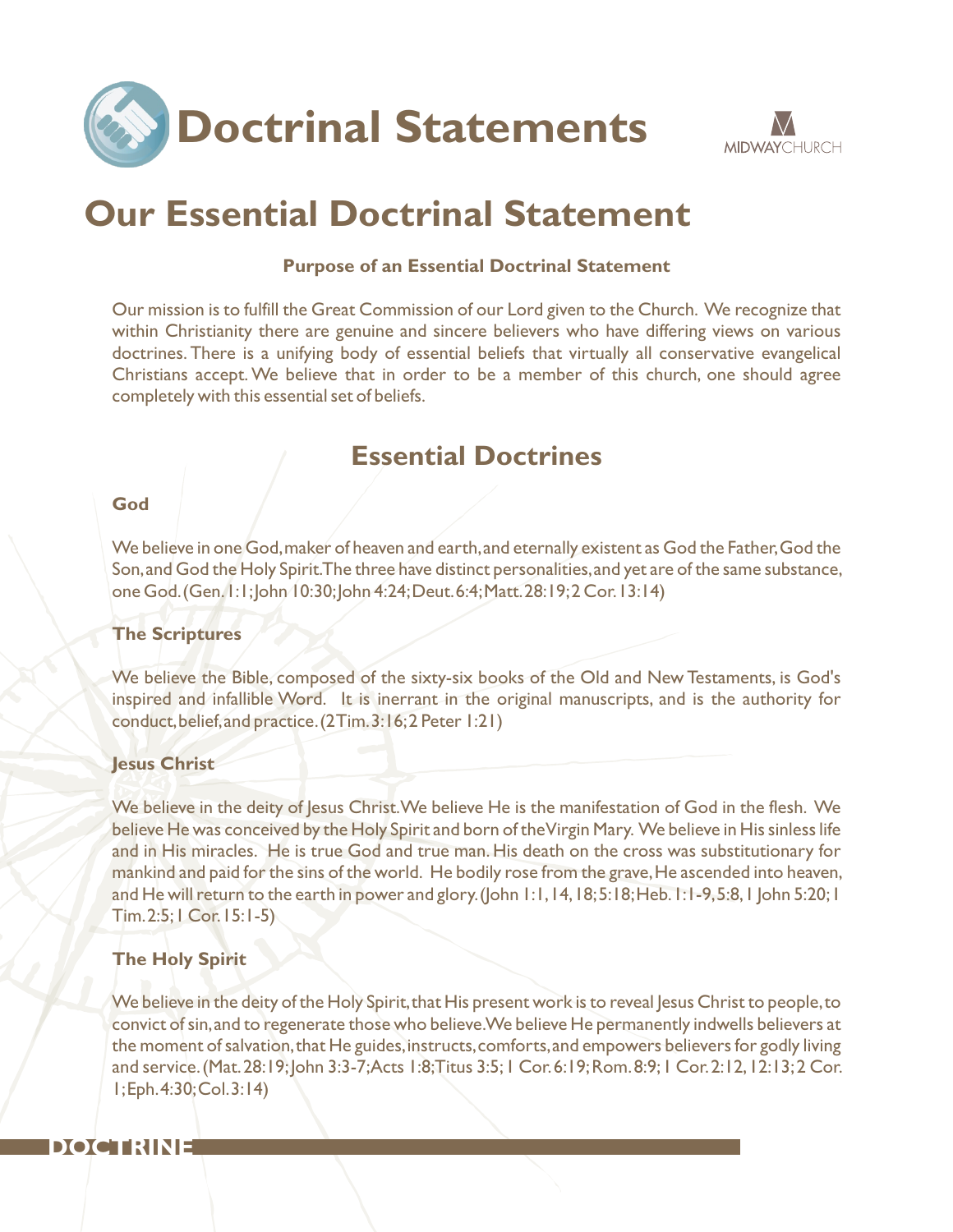#### **Man**

We believe people are created in the image of God. Through Adam all people inherit a sin nature. Because of sin all people in their natural condition are separated from God and under His wrath and condemnation.(Rom.2:2,3,5;3:10,23;5:12;Eph.2:1,8,9;Gen.1:27:9:6)

#### **Salvation**

We believe people may be saved from the wrath of God, be forgiven of sin, be justified by the righteousness of Jesus Christ, and be reconciled to God through repentance and faith in the Lord Jesus Christ. This salvation is a free,permanent gift to all who believe.(Acts 4:12;16:31;1 Cor.15:1-4; Rom.4:4-5;5:1;8:28-29;John 3:16;Eph.2:8-9)

#### **Ordinances**

#### *The Bible sets forth two ordinances: Baptism and the Lord's Supper.*

We believe the local church was commanded by the Lord Jesus Christ to baptize those who come to faith in Him. This baptism is an act of obedience to the Lord's Command, an outward testimony of a person's belief in Christ, expresses our union with the death, burial, and resurrection of Jesus, and is a basic requirement for local church membership. Immersion is the mode of baptism set forth in Scripture.(Matt.28:19-20;Acts 2:41;10:47,48)

We believe the local church was commanded by the Lord Jesus Christ to remember His death until He returns by taking communion (the Lord's Supper) with one another preceded by a time of selfexamination. (1 Cor. 11:23-26)

#### **The Church**

We believe that the Church, the body of Christ, is made up of all believers of the church age; that Jesus Christ is the Head of the Church; and that local churches are the practical expression of the Church. The local church is a group of baptized believers voluntarily joined together to Worship God and to glorify Jesus Christ through an aggressive effort to disciple others by the preaching of the gospel,and the exercise of spiritual gifts.(Matt.28:19-20;Eph.1:22,23;4:1-16;1 Cor.12:4-13,27)

#### **Final Judgments**

We believe there is an eternal state of punishment for the unsaved and an eternal state of blessing for the saved. All unbelievers of all ages will be judged and condemned to eternal separation from God in the Lake of Fire. All believers will be saved from the wrath of God, but they will give an account of their works as God's children.(Rom.2:8,9;5:1;5:12;2 Cor.5:10;Heb.9:27;Rev.20:11-15)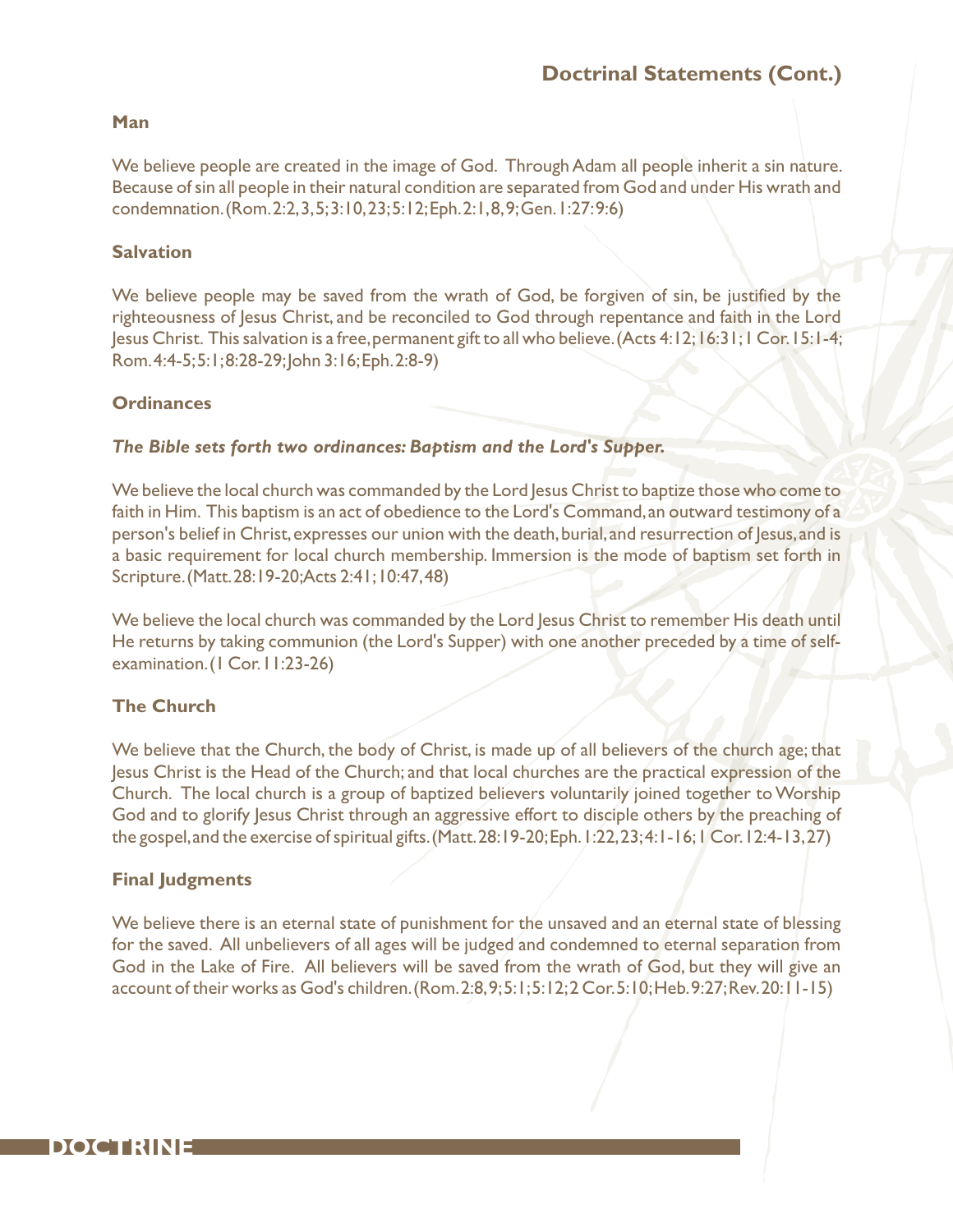#### **Sanctity of Life**

We believe that all human life is sacred from conception throughout the entire natural human life; that human beings are created in His image and, as such, are to be protected; that the weak, vulnerable, infirm, handicapped, pre-born, and needy deserve our respect and our care. (Psalm 51:5; 71:6;139:14-16;Jer.1:5;Luke 1:44;1 Cor.11:12)

#### **Human Sexuality and Marriage**

We believe God has commanded that no sexual activity be engaged in outside of a marriage between a man and a woman. God has ordained marriage as a sacred union between a man and a woman for life.(Gen.2:24;Exo.20:14;Rom.1:26-29;1 Cor.5:1-13;6:9;Col.3:5;Heb.13:4)

#### **Authority of Statement of Faith**

This doctrinal statement does not exhaust the extent of our beliefs. The Bible itself is the sole and final source of all we believe. We do believe, however, that the foregoing statement of faith accurately represents the teaching of the Bible, and therefore, is binding upon all members. In addition to this statement of faith, a leadership-approved document shall be kept current that reflects the church's position on non-essential, but important matters that sincere believers differ on.That document serves to guard the church's position on these matters and aids in qualifying and guiding those who serve in discipleship and teaching ministries of the church.

# **Important but Non-Essential Doctrine**

#### **Purpose of an "Important but Non-essential" Doctrinal Statement**

Our essential beliefs are defined in our essential doctrinal statement. We require complete agreement with those beliefs for church membership.

What makes some doctrines "important but non-essential" is this:

1. They are non-essential because evangelical Christians hold a variety of positions on them,but,

2. They are important because they determine the methods by which ministry is performed.

Our ultimate goal is to obey the Lord and fulfill the mission He gave us of making disciples. We believe we can do that best by having a balanced approach to doctrinal agreement and differences. We avoid the extreme of requiring everyone's absolute agreement on every teaching position the church holds because it unnecessarily separates some Christians from us who should be working with us in our mission. We avoid the extreme of taking no position outside of the essentials because it would leave us without a framework for how we do ministry as well as create an atmosphere of argumentation instead of love and service.

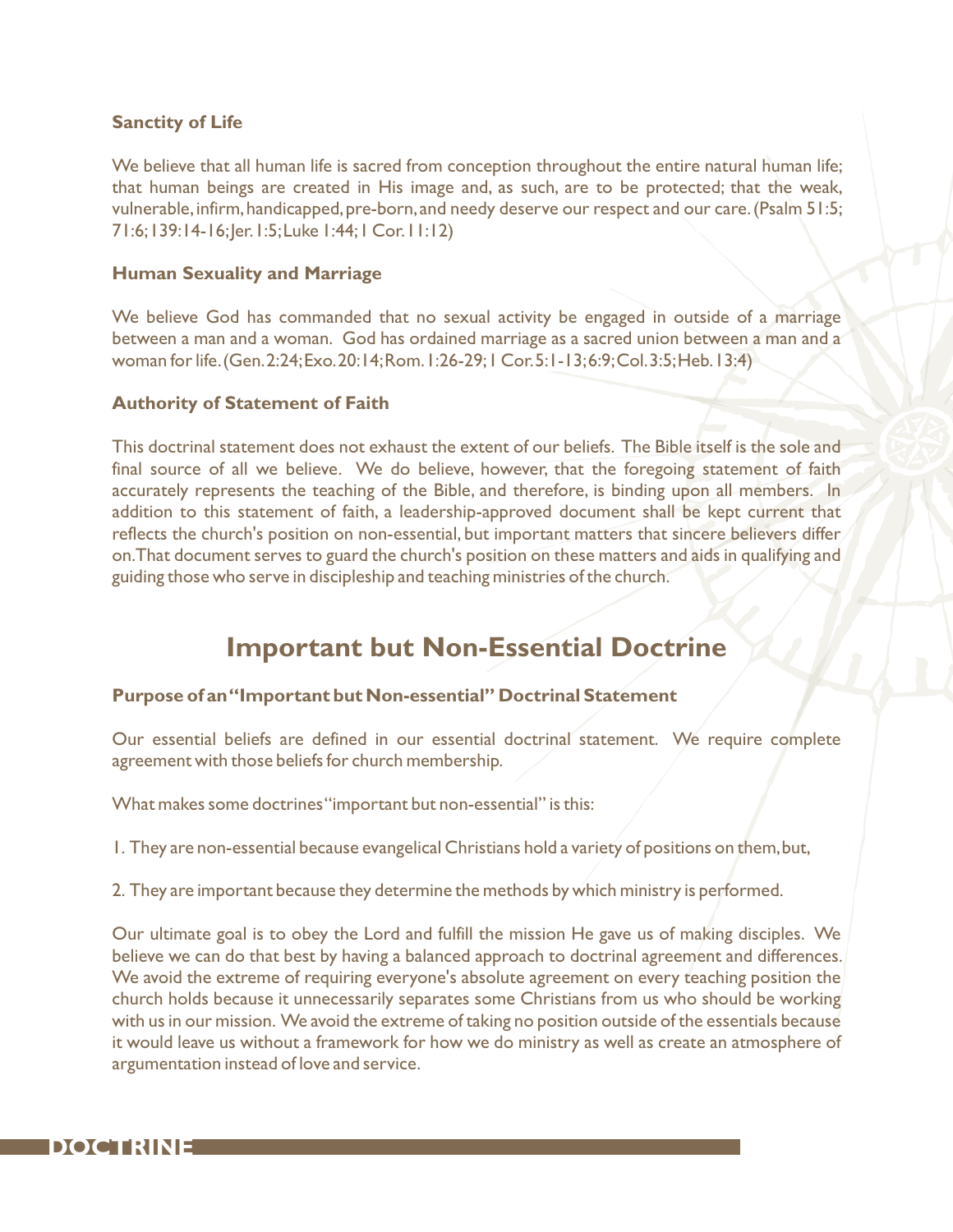### **Doctrinal Statements (Cont.)**

While we require members to agree completely in the essentials, we require members to respect our positions in the important but non-essential doctrines. By "respect" we mean that if they hold a differing view, that they do so without belittling or criticizing the church and/or it's leadership for holding it's position, that they not have a personal agenda to change the church's position, and that they not sidetrack the effectiveness of the church by becoming argumentative or divisive over the matter. We also require members to show respect for those who teach these positions by not being divisive over these "important but non-essential" positions.

For people in key leadership positions we require not only that they respect the church's positions, but that they also protect them. By "protect" we mean that they take the lead in maintaining order in their ministries and deal graciously but directly with those who do have an agenda to change the church's position or who knowingly or unknowingly sidetrack ministries and make them ineffective.

**Concerning Prophecy:**We hold a pre-tribulation and pre-millennial view of future events. This means we believe that a "rapture" or "catching away" of the church from this world will occur before the great Tribulation. We see the return of Christ to earth as occurring at the end of the Tribulation. At that time He will establish His earthly millennial kingdom.

**Concerning Salvation and Predestination/Foreknowledge/Election:** We believe that salvation is by God's grace,through faith,and cannot be achieved by any works of man. We believe that while God is completely sovereign, man has a personal responsibility to respond in faith to the message of the gospel. We are completely comfortable with the tension and mystery that exists between these two truths of Scripture. While there are varying degrees on the specifics of this topic,we seek to avoid the extreme positions that are fatalistic leading to an empty passion for evangelism as well as the manipulative, man-centered approach that would attempt to do what

God alone can do in drawing sinners to repentance.

**Concerning Denominations and Church Affiliation:**We believe that true believers and the true Church are not defined by denominational affiliations or associations. We believe that denominations and affiliations have value as long as they serve the mission of the Church. We freely associate with any churches or ministry organizations with whom we have enough agreement to cooperate in ministry.

**Concerning Interpretation of the Bible:** We believe inerrancy applies to the original manuscripts of the Bible and that any version of the Bible based on honest and solid scholarship are valuable. We reject the belief that only one version is the inspired Bible in the English language.

**Concerning Church Government:**We believe that church leadership in the New Testament is best described by a plurality of Elders with a "first among equals" identified. For our purposes, we have a board of Elders serving alongside our Senior Pastor. While the pastor sets the vision for the church, these men are collectively responsible for the spiritual oversight and governing of the congregation.Deacons are also identified and assist our Elders in serving the congregation.

## **DOCTRINE**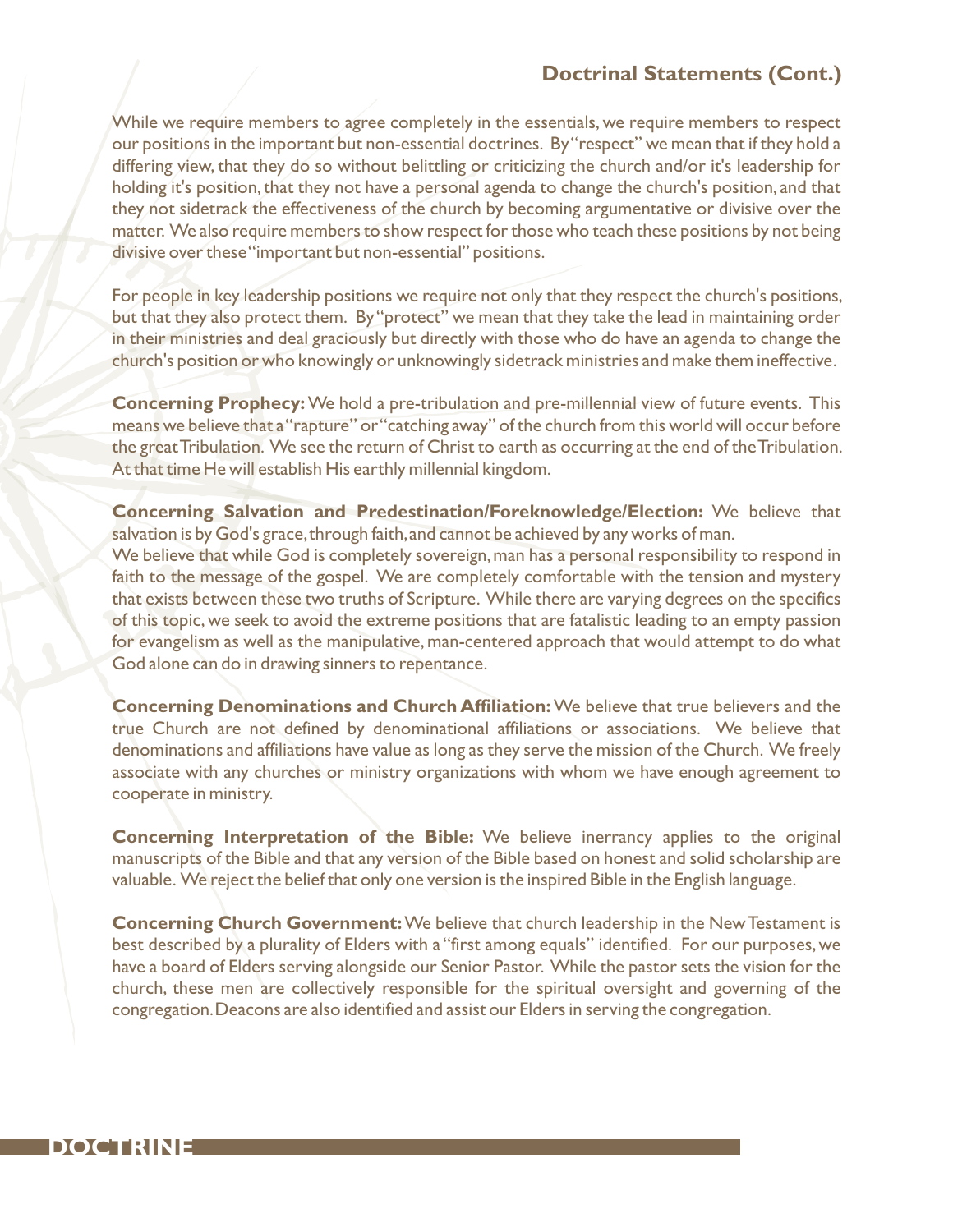**Concerning Charismatic Belief:**We are not Charismatic or Pentecostal in theology or practice. Concerning our specific differences with Charismatic or Pentecostal practices and beliefs:

1. We believe that the baptism of the Holy Spirit is the placing of the new believer into the Body of Christ,not a second work of Grace following salvation by which a person receives the Holy Spirit. We believe a person receives the Holy Spirit completely at salvation.

2. We believe the filling of the Holy Spirit is the Christian's allowing of the Holy Spirit to have control, not a filling in the sense of receiving the Spirit or part of the Spirit that was not there.

3. We believe that the coming of the Holy Spirit at Pentecost was a historical first and marked the birth of the Church, the Body of Christ. We believe that it was at Pentecost that believers, for the first time in history, received the permanent indwelling of the Holy Spirit.

4. We believe the phenomenon of speaking in tongues in the New Testament was the supernatural ability to speak an unlearned, though legitimate, foreign language. It was a sign from God used during the transitional period of time from the founding of the Church to the completion of the written Word of God (the New Testament). We do not believe the modern phenomena of "speaking in tongues" fits the New Testament description. While many sincere believers practice "speaking in tongues" as they understand it, we do not practice speaking in tongues in our services or ministries.

5. We believe God's revelation is complete in the Bible and reject the Charismatic view of on-going revelation through tongues, or visions, or a gift of knowledge. We believe the Holy Spirit gives ongoing illumination of the meaning of the Bible and that God gives "leading" by His Spirit and His providential control of circumstances.

6. We believe God is able to do any miracle and is able to heal anyone He chooses. We believe in asking God for miracles and for healing. We do not believe Christians today possess the gifts of miracles and healing.

**Concerning Baptism:**We believe water baptism is the prescribed method the Lord gives for new believers to express their new faith in Him and identification with Him. We do not believe Baptism is an automatic entry into a local church. We do not believe any denomination or authorizing body has exclusive rights to baptism. We do not believe baptism is a requirement for salvation, but is a matter of obedience to God.We believe salvation is by faith. We practice baptism by immersion.

**Concerning Grace:**We believe Christians are in a position of God's grace. This position includes God's total forgiveness of all sins and the impartation of Christ's righteousness to the Christian's "official record" with God. This position includes a total reconciliation to God where no works are required to earn God's favor. Christians do works of righteousness because they have God's favor, not to earn it. This grace also includes the active work of the Holy Spirit in the believer to desire and do God's will. God will certainly discipline His children to develop their maturity and to correct them. God's discipline is not a sign of God's rejection of His children,but an indicator that He loves them.

**Concerning the Church:** We believe we have a responsibility to extend the "right hand of fellowship" to all believers in the body of Christ. This involves a love and appreciation for them as true brothers and sisters in Christ. We do not believe any denomination or association constitutes the official Church or churches.We believe the local church is the planned instrument of God to carry out the Great Commission. Therefore,we believe every believer should join a local church and it's efforts in ministry. We believe our job is to be an effective church and to do our part to multiply new churches as God leads.